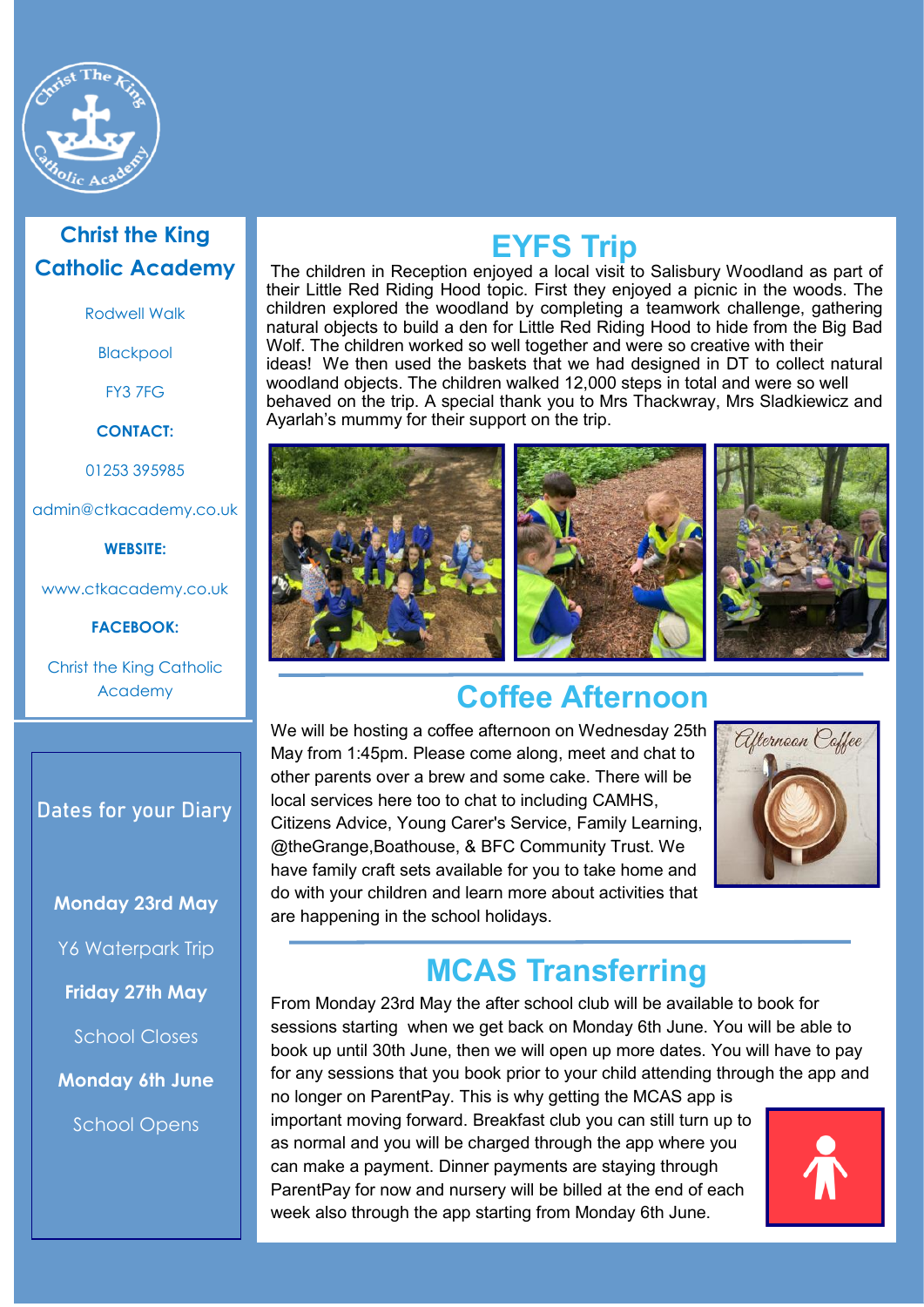

# **Golden Book Assembly**

Congratulations to all those that received a certificate this week.

**Nursery**- Jackson V for his excellent behaviour, you are trying so hard and impressing us with how you have learnt and follow our rules now. Keep it up Jackson!

Abel A for being so polite and listening so well, it is lovely to see how settled and happy you are now Abel. Well done!

**Reception**- Klayson B for being an exellent role model and showing that he is getting ready for year 1! We are very proud of you!

**Year 1**- Ava C for wowing all of your teachers with your writing this week. Ava has caught the writing bug now and she is hearing lots of sounds by herself. We are so impressed with how quickly she is learning! Well done Ava. :)

Rocco-Joe P for a real improvement in your fine motor skills lately. You have been speeding up in your writing and making your handwriting as beautiful as you can and also improving your illustrations. Really taking your time to make sure you add lots of details. Well done Rocco-Joe!

Marley S for being such a wonderfully enthusiastic and joyful member of the Year One Class. You have been making Mrs Kirkham, Mrs McKellar and Miss Calvert giggle all week with your excellent personality. Thank you Marley! :)

**Year 2**- Livia Z for a huge improvement with basic number skills. Year 2 were playing a maths game earlier this week and Miss Jackson nearly fell off her chair in amazement when Livia answered all of the number bond questions correctly (and at speed!) Well done Livia, I can tell you have been practicing lots at home. Freya-Mae H for being on fire in class discussions this week! Freya's hand is always up to answer questions and share ideas. Well done Freya - keep it up!

**Year 3**- Dalton W. A big welcome and well done to Dalton who has settled into Y3 and has made lots of friends.

**Year 4**- Alice D. Alice is in the Golden Book for her extra school work she has been completing. She continues to work online and with her writing. I'm looking forward to the next book in her collection. Lee B. Lee is in the Golden Book for his home reading. He is completing his reading homework consistently. Keep up the good work Lee.

**Year 5**- Victor M for wanting to use your playtimes to develop your keyboard skills. Blake B for using your playtimes to teach Victor to develop his keyboard skills.

**Year 6**- Ruby R & Kai T-M for being poorly and still putting in 100% effort in their SATs tests.



Abel A & Jackson V Klayson B



# **Free School Meals**

The council have confirmed that they will continue with the existing arrangements to support families entitled to free school meals during school holidays. This will be paid from the Government Household Support funding. They will continue to reimburse voucher purchases at the rate of £15 per week (£3 per day) for eligible children during May half term and the summer holidays 2022. Three bank holidays for May and June can be included.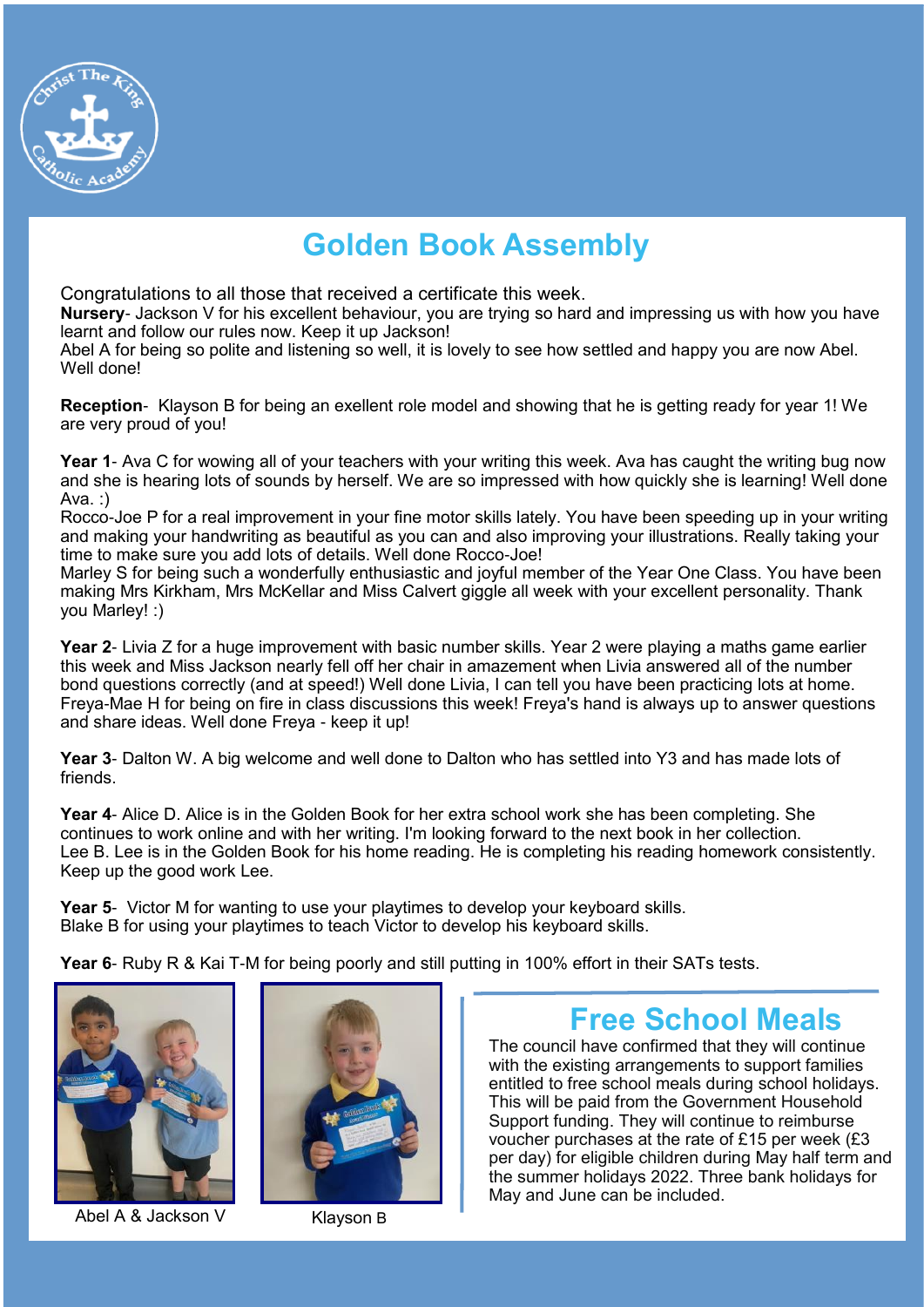

# **Wonderful Wednesday**

Our wonderful Wednesday names this week are:

Year 1– Zowie G & Kshiti N

Year 2– Annabelle F & Pixie H

Year 3– Emily A

Year 4- Luka B & Olly-James S

Year 5– Stan P & Lena S

Year 6– Kai T-M, Teyah F-G &Jake A

Well done to you all.

### **Boathouse**

During assembly this week Kayleigh and Danielle from Boathouse came to share another set of exciting activities for three days of our half term holiday. Children in our Key Stage One classes in particular are encouraged to engage. There are junior places left, just less of them! Please contact boathouse for more information to get your child signed up.



# **Head Pupils**

week. A huge thank you to all those involved in the process and the best of luck to those<br>who have secured an interview next week A number of our brave Year 5 children wrote letters of application to Mr Collins for the position of head pupil. These children spent time explaining, in a formal way, the reasons why they wanted to be considered for the role. The letters were of quality and it took Mr Collins a long time to narrow down the list. Those children that were shortlisted will be interviewed by Miss Martin on Monday. The strongest children will be taken through to the next round. These children will then be asked to create a one minute video to share with the whole school in assembly and our school community will vote! The overall winner will be announced in assembly next who have secured an interview next week



# **Class Mass– Revised Dates**

The Feast of the Ascension (Y5 leading) - Thursday 26th May The Feast of Corpus Christi (Y4 leading) - Thursday 16th June Year 3 Outdoor Mass at St Mary's - Thursday 23rd June



# **Reading Challenge**

Well done to LeSean R from our KS2 & Adam S from our KS1 for winning the reading challenge last week, with a special shout out to younger sister Amiyah for helping with LeSean's entry.

During this week's assembly the next challenge was announced. A range of activities including reading a nursery

rhyme, enjoying sharing sentences with feelings and sharing a story extract with interesting voices. Each entry is to be filmed and submitted on dojo or to your child's class teacher. Best of luck! Don't forget a bag of chocolate for the children in the class with the most entries.